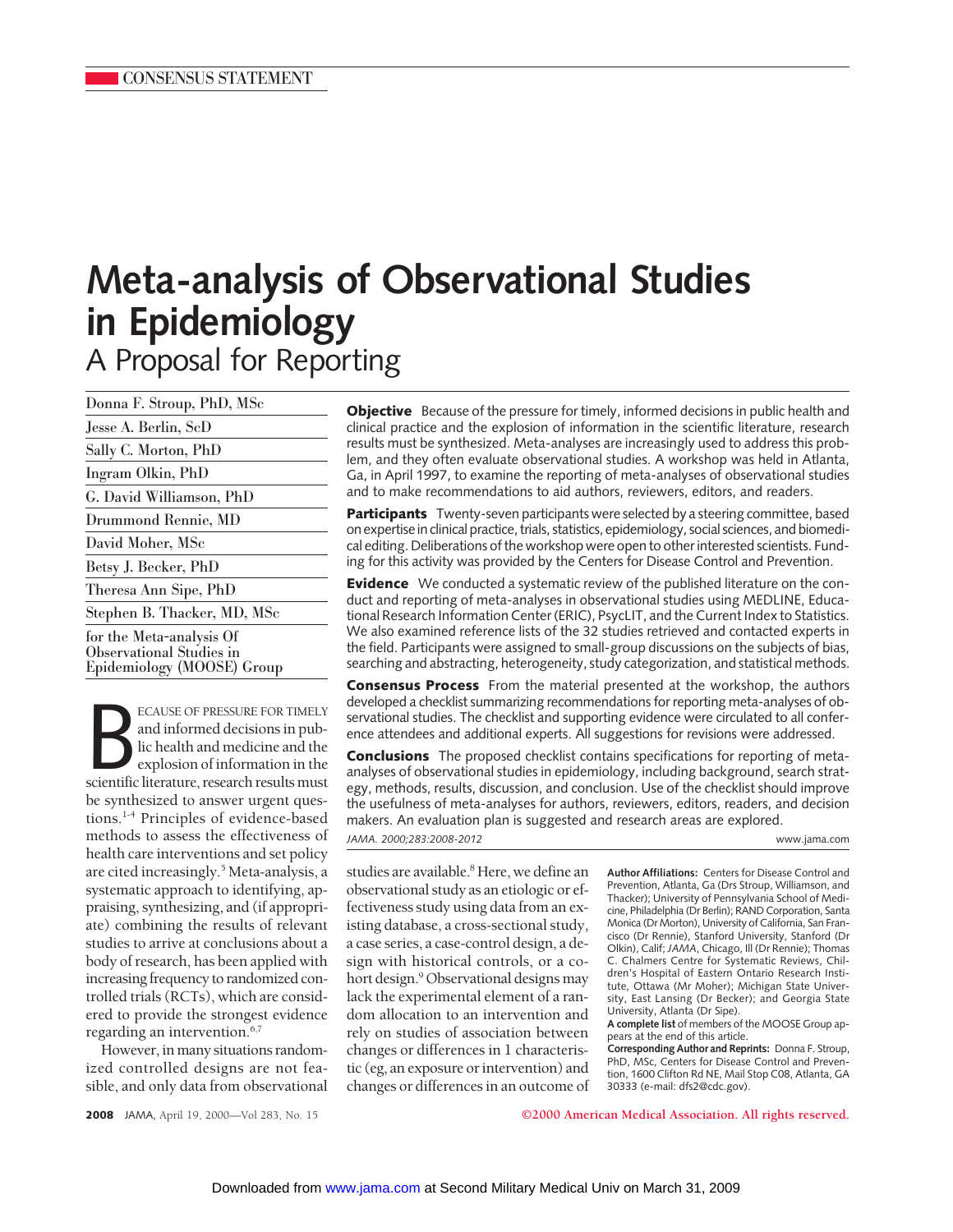interest. These designs have long been used in the evaluation of educational programs<sup>10</sup> and exposures that might cause disease or injury.<sup>11</sup> Studies of risk factors generally cannot be randomized because they relate to inherent human characteristics or practices, and exposing subjects to harmful risk factors is unethical.<sup>12</sup> At times, clinical data may be summarized in order to design a randomized comparison.<sup>13</sup> Observational data may also be needed to assess the effectiveness of an intervention in a community as opposed to the special setting of a controlled trial.<sup>14</sup> Thus, a clear understanding of the advantages and limitations of statistical syntheses of observational data is needed.15

Although meta-analysis restricted to RCTs is usually preferred to metaanalyses of observational studies, 16-18 the number of published meta-analyses concerning observational studies in health has increased substantially during the past 4 decades (678 in 1955- 1992, 525 in 1992-1995, and more than 400 in 1996 alone).<sup>19</sup>

While guidelines for meta-analyses have been proposed, many are written from the meta-analyst's (author's) rather than from the reviewer's, editor's, or reader's perspective<sup>20</sup> and restrict attention to reporting of meta-analyses of RCTs.<sup>21,22</sup> Meta-analyses of observational studies present particular challenges because of inherent biases and differences in study designs<sup>23</sup>; yet, they may provide a tool for helping to understand and quantify sources of variability in results across studies.<sup>24</sup>

We describe here the results of a workshop held in Atlanta, Ga, in April 1997, to examine concerns regarding the reporting of Meta-analysis Of Observational Studies in Epidemiology (MOOSE). This article summarizes deliberations of 27 participants (the MOOSE group) of evidence leading to recommendations regarding the reporting of meta-analyses. Meta-analysis of individual-level data from different studies, sometimes called "pooled analysis" or "meta-analysis of individual patient data,"25,26 has unique challenges that we will not address here. We propose a

checklist of items for reporting that builds on similar activities for  $RCTs^{22}$ and is intended for use by authors, reviewers, editors, and readers of metaanalyses of observational studies.

# **METHODS**

We conducted a systematic review of the published literature on the conduct and reporting of meta-analyses in observational studies. Databases searched included MEDLINE, Educational Resources Information Center, PsycLIT (http://www.wesleyan.edu /libr), and the Current Index to Statistics. In addition, we examined reference lists and contacted experts in the field. We used the 32 articles retrieved to generate the conference agenda and set topics of bias, searching and abstracting, heterogeneity, study categorization, and statistical methods. We invited experts in meta-analysis from the fields of clinical practice, trials, statistics, epidemiology, social sciences, and biomedical editing.

The workshop included an overview of the quality of reporting of metaanalyses in education and the social sciences. Plenary talks were given on the topics set by the conference agenda. For each of 2 sessions, workshop participants were assigned to 1 of 5 small discussion groups, organized around the topic areas. For each group, 1 of the authors served as facilitator, and a recorder summarized points of discussion for issues to be presented to all participants. Time was provided for the 2 recorders and 2 facilitators for each topic to meet and prepare plenary presentations given to the entire group. We proposed a checklist for metaanalyses of observational studies based on the deliberation of the independent groups. Finally, we circulated the checklist for comment to all conference attendees and representatives of several constituencies who would use the checklist.

# **RESULTS**

The checklist resulting from workgroup deliberations is organized around recommendations for reporting background, search strategy, methods, results, discussion, and conclusions (**TABLE**).

## **Background**

Reporting of the background should include the definition of the problem under study, statement of hypothesis, description of the study outcome(s) considered, type of exposure or intervention used, type of study design used, and complete description of the study population. When combining observational studies, heterogeneity of populations (eg, US vs international studies), design (eg, case-control vs cohort studies), and outcome (eg, different studies yielding different relative risks that cannot be accounted for by sampling variation) is expected.8

## **Search**

Reporting of the search strategy should include qualifications of the searchers, specification of databases used, search strategy and index terms, use of any special features (eg, "explosion"), search software used, use of hand searching and contact with authors, use of materials in languages other than English, use of unpublished material, and exclusion criteria used. Published research shows that use of electronic databases may find only half of all relevant studies, and contacting authors may be useful,<sup>27</sup> although this result may not be true for all topic areas.<sup>28</sup>

For example, a meta-analysis of depression in elderly medical inpatients<sup>29</sup> used 2 databases for the search. In addition, bibliographies of retrieved papers were searched. However, the authors did not report their search strategy in enough detail to allow replication. An example of a thorough "reject log" can be found in the report of a metaanalysis of electrical and magnetic field exposure and leukemia.30 Examples of a table characterizing studies included can be found in Franceschi et al<sup>31</sup> and Saag et al.<sup>32</sup> Complete specification of search strategy is not uniform; a review of 103 published meta-analyses in education showed that search procedures were described inadequately in the majority of the articles.<sup>10</sup>

**©2000 American Medical Association. All rights reserved.** JAMA, April 19, 2000—Vol 283, No. 15 **2009**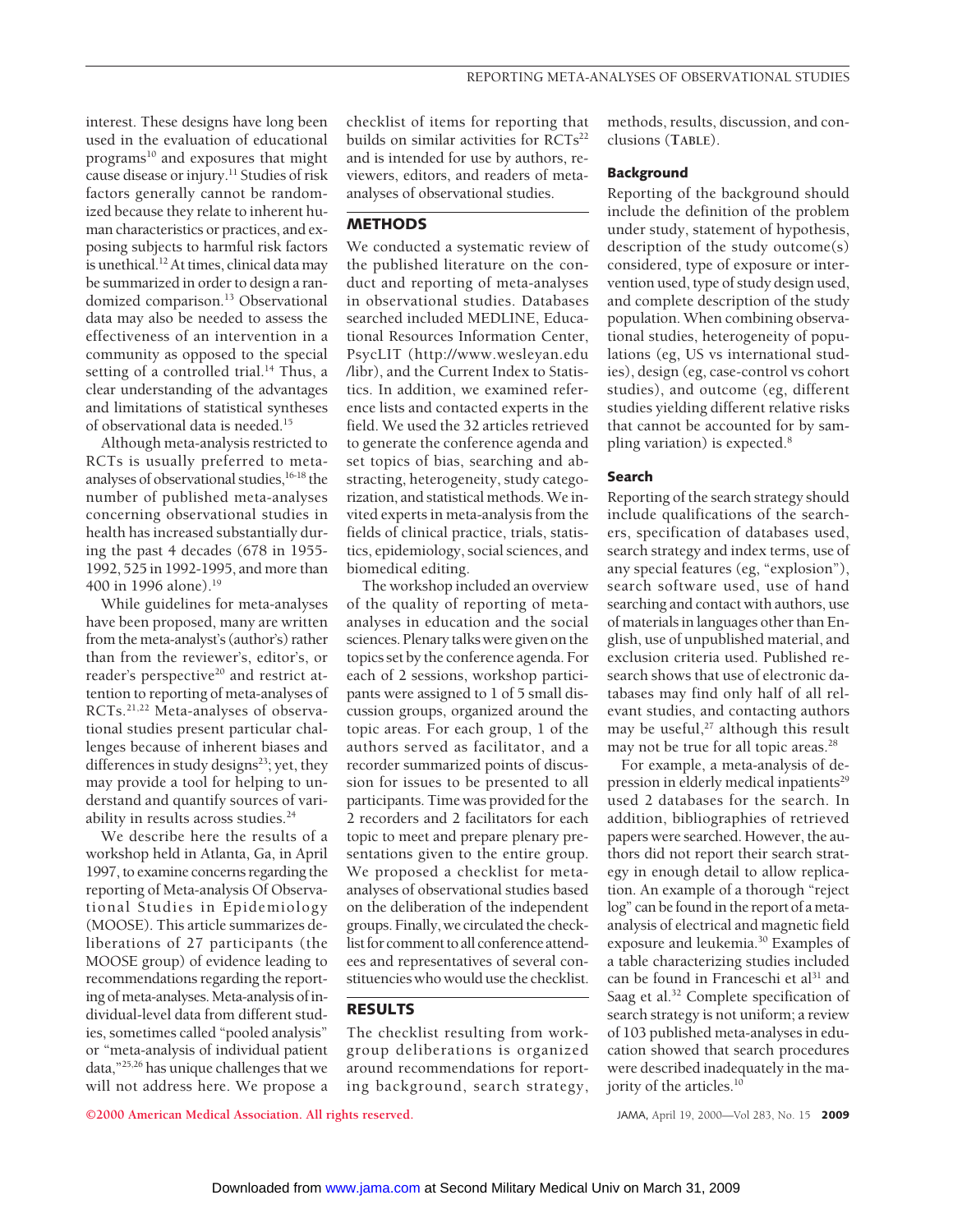## **Methods**

Items in this checklist section are concerned with the appropriateness of any quantitative summary of the data; degree to which coding of data from the articles was specified and objective; assessment of confounding, study quality, and heterogeneity; use of statistical methods; and display of results. Empirical evidence shows that reporting of procedures for classification and coding and quality assessment is often incomplete: fewer than half of the meta-analyses reported details of classifying and coding the primary study data, and only 22% assessed quality of the primary studies.<sup>10</sup>

We recognize that the use of quality scoring in meta-analyses of observational studies is controversial, as it is for RCTs,16,33 because scores constructed in an ad hoc fashion may lack demonstrated validity, and results may not be associated with quality.<sup>34</sup> Nevertheless, some particular aspects of study quality have been shown to be associated with effect: eg, adequate concealment of allocation in randomized trials.<sup>35</sup> Thus, key components of design, rather than aggregate scores themselves, may be important. For example, in a study of blinding (masking) of readers participating in meta-analyses, masking essentially made no difference in the summary odds ratios across the 5 meta-analyses.36 We recommend the reporting of quality scoring if it has been done and

| Table. A Proposed Reporting Checklist for Authors, Editors, and Reviewers of Meta-analyses<br>of Observational Studies                                                                                                                                                             |
|------------------------------------------------------------------------------------------------------------------------------------------------------------------------------------------------------------------------------------------------------------------------------------|
| Reporting of background should include                                                                                                                                                                                                                                             |
| Problem definition                                                                                                                                                                                                                                                                 |
| Hypothesis statement                                                                                                                                                                                                                                                               |
| Description of study outcome(s)                                                                                                                                                                                                                                                    |
| Type of exposure or intervention used                                                                                                                                                                                                                                              |
| Type of study designs used                                                                                                                                                                                                                                                         |
| Study population                                                                                                                                                                                                                                                                   |
| Reporting of search strategy should include                                                                                                                                                                                                                                        |
| Qualifications of searchers (eg, librarians and investigators)                                                                                                                                                                                                                     |
| Search strategy, including time period included in the synthesis and keywords                                                                                                                                                                                                      |
| Effort to include all available studies, including contact with authors                                                                                                                                                                                                            |
| Databases and registries searched                                                                                                                                                                                                                                                  |
| Search software used, name and version, including special features used (eg, explosion)                                                                                                                                                                                            |
| Use of hand searching (eg, reference lists of obtained articles)                                                                                                                                                                                                                   |
| List of citations located and those excluded, including justification                                                                                                                                                                                                              |
| Method of addressing articles published in languages other than English                                                                                                                                                                                                            |
| Method of handling abstracts and unpublished studies                                                                                                                                                                                                                               |
| Description of any contact with authors                                                                                                                                                                                                                                            |
| Reporting of methods should include                                                                                                                                                                                                                                                |
| Description of relevance or appropriateness of studies assembled for assessing the hypothesis<br>to be tested                                                                                                                                                                      |
| Rationale for the selection and coding of data (eg, sound clinical principles or convenience)                                                                                                                                                                                      |
| Documentation of how data were classified and coded (eg, multiple raters, blinding, and<br>interrater reliability)                                                                                                                                                                 |
| Assessment of confounding (eq. comparability of cases and controls in studies where                                                                                                                                                                                                |
| appropriate)<br>Assessment of study quality, including blinding of quality assessors; stratification or regression                                                                                                                                                                 |
| on possible predictors of study results                                                                                                                                                                                                                                            |
| Assessment of heterogeneity                                                                                                                                                                                                                                                        |
| Description of statistical methods (eg, complete description of fixed or random effects models,<br>justification of whether the chosen models account for predictors of study results,<br>dose-response models, or cumulative meta-analysis) in sufficient detail to be replicated |
| Provision of appropriate tables and graphics                                                                                                                                                                                                                                       |
| Reporting of results should include                                                                                                                                                                                                                                                |
| Graphic summarizing individual study estimates and overall estimate<br>Table giving descriptive information for each study included                                                                                                                                                |
|                                                                                                                                                                                                                                                                                    |
| Results of sensitivity testing (eg, subgroup analysis)                                                                                                                                                                                                                             |
| Indication of statistical uncertainty of findings<br>Reporting of discussion should include                                                                                                                                                                                        |
| Quantitative assessment of bias (eg, publication bias)                                                                                                                                                                                                                             |
| Justification for exclusion (eg, exclusion of non-English-language citations)                                                                                                                                                                                                      |
| Assessment of quality of included studies                                                                                                                                                                                                                                          |
| Reporting of conclusions should include                                                                                                                                                                                                                                            |
| Consideration of alternative explanations for observed results                                                                                                                                                                                                                     |
| Generalization of the conclusions (ie, appropriate for the data presented and within the domain<br>of the literature review)                                                                                                                                                       |
| Guidelines for future research                                                                                                                                                                                                                                                     |
| Disclosure of funding source                                                                                                                                                                                                                                                       |
|                                                                                                                                                                                                                                                                                    |

also recommend subgroup or sensitivity analysis rather than using quality scores as weights in the analysis.<sup>37,38</sup>

While some control over heterogeneity of design may be accomplished through the use of exclusion rules, we recommend using broad inclusion criteria for studies, and then performing analyses relating design features to outcome.8 In cases when heterogeneity of outcomes is particularly problematic, a single summary measure may well be inappropriate.39 Analyses that stratify by study feature or regression analysis with design features as predictors can be useful in assessing whether study outcomes indeed vary systematically with these features.<sup>40</sup>

Investigating heterogeneity was a key feature of a meta-analysis of observational studies of asbestos exposure and risk of gastrointestinal cancer.<sup>41</sup> The authors of the meta-analysis hypothesized that studies allowing for a latent period between the initiation of exposure and any increases in risk should show, on average, appropriately higher standardized mortality ratios than studies that ignored latency. In other words, the apparent effect of exposure would be attenuated by including the latent period in the calculation of time at risk (the "denominator"), since exposurerelated deaths (the "numerator") would, by definition, not occur during that latent period (**FIGURE**).

In fact, the data suggested that studies allowing for latent periods found on average somewhat higher standardized mortality ratios than studies ignoring latency. This example shows that sources of bias and heterogeneity can be hypothesized prior to analysis and subsequently confirmed by the analysis.

#### **Results**

Recommendations for reporting of results include graphical summaries of study estimates and any combined estimate, a table listing descriptive information for each study, results of sensitivity testing and any subgroup analysis, and an indication of statistical uncertainty of findings.

**2010** JAMA, April 19, 2000—Vol 283, No. 15 **©2000 American Medical Association. All rights reserved.**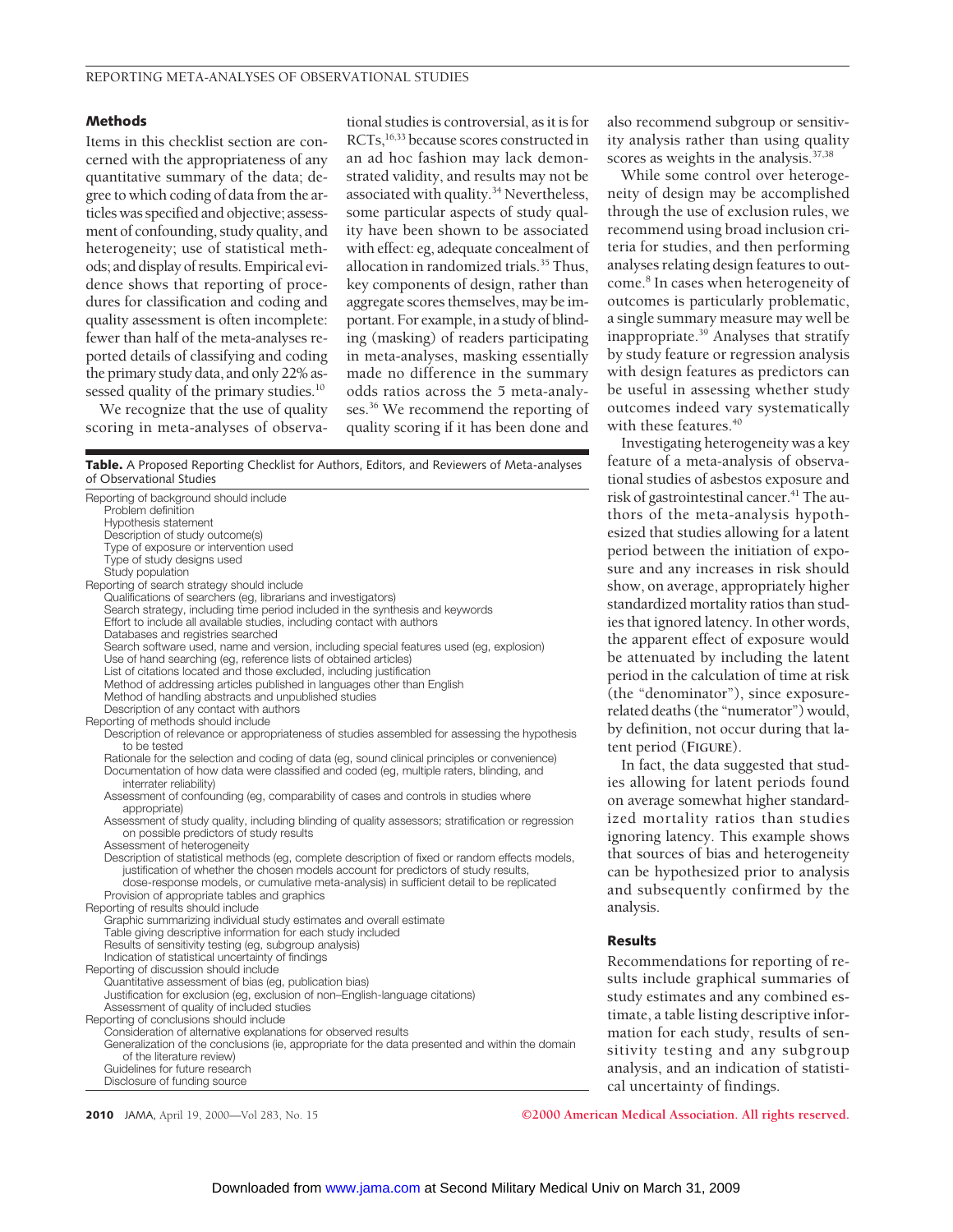## **Discussion**

The discussion should include issues related to bias, including publication bias, confounding, and quality. Bias can occur in the original studies (resulting from flaws in the study design that tend to distort the magnitude or direction of associations in the data) or from the way in which studies are selected for inclusion.42 Publication bias, the selective publication of studies based on the magnitude (usually larger) and direction of their findings, represents a particular threat to the validity of meta-analysis of observational studies.43-45 Thorough specifications of quality assessment can contribute to understanding some of the variations in the observational studies themselves. Methods should be used to aid in the detection of publication bias, eg, fail-safe procedures or funnel plots.<sup>46</sup>

Schlesselman<sup>47</sup> comments on such biases in assessing the possible association between endometrial cancer and oral contraceptives. This meta-analysis combined both cohort and casecontrol studies and used a sensitivity analysis to illustrate the influence of specific studies, such as those published in English.

## **Conclusion**

Due to these biases in observational studies, the conclusion of the report should contain consideration of alternative explanations for observed results and appropriate generalizations of the conclusion. A carefully conducted meta-analysis can reveal areas warranting further research. Finally, since funding source has been shown to be an important source of heterogeneity,<sup>48</sup> the sponsoring organization should be disclosed and any effect on analysis should be examined.

# **COMMENT**

Taking stock of what is known in any field involves reviewing the existing literature, summarizing it in appropriate ways, and exploring the implications of heterogeneity of population and study for heterogeneity of study results. Meta-analysis provides a systematic way of performing this research synthesis, while indicating when more research is necessary.

The application of formal metaanalytic methods to observational studies has been controversial.<sup>42</sup> One reason for this has been that potential biases in the original studies, relative to the biases in RCTs, make the calculation of a single summary estimate of effect of exposure potentially misleading. Similarly, the extreme diversity of study designs and populations in epidemiology makes the interpretation of simple summaries problematic, at best. In addition, methodologic issues related specifically to metaanalysis, such as publication bias, could have particular impact when combining results of observational studies.<sup>44,47</sup>

Despite these challenges, metaanalyses of observational studies continue to be one of the few methods for assessing efficacy and effectiveness and are being published in increasing numbers. Our goal is to improve the reporting of these meta-analyses so that readers can understand what was done in a given analysis, who did it, and why it was done. If bias is a problem, we suggest that an informative approach is to use broad inclusion criteria for studies and then to perform analyses (when the data permit) relating suspected sources of bias and variability to study findings.

Methodologic and interpretational concerns make the clear and thorough reporting of meta-analyses of observational studies absolutely essential. Our workshop was convened to address the problem of increasing diversity and variability that exist in reporting metaanalyses of observational studies. In constructing the checklist, we have attempted, where possible, to provide references to literature justifying the inclusion of particular items.

Assessment of the usefulness of recommendations for reporting is dependent on a well-designed and effectively conducted evaluation. The workshop participants proposed a 3-pronged approach to determine usefulness and implementation of these recommendations.

First, further comments should be incorporated into revisions of the check-

| Figure. Effect of Latent Period on<br>Heterogeneity |                       |                  |  |
|-----------------------------------------------------|-----------------------|------------------|--|
| I atent Period                                      |                       | Time-at-Risk     |  |
| <b>Exposure-Related Deaths</b>                      |                       | Exposure-Related |  |
| Do Not Occur                                        |                       | Deaths Occur     |  |
| Start of                                            | At-Risk Period Begins |                  |  |
| Exposure                                            | Time                  |                  |  |

list, to ensure its usefulness to journal reviewers and editors. The US Food and Drug Administration (FDA) receives and reviews petitions and applications for approval of regulated products and/or their labeling. The FDA's Center for Food Safety and Applied Nutrition is now receiving applications that use results of meta-analyses in support of the requested action. The revised checklist should be tested during the review of an application. One might randomly assign FDA reviewers who encounter systematic reviews of observational studies to use the checklist or not. Since the requirements for reporting for regulatory purposes might not completely coincide with those in the checklist and since sample size (the number of formal systematic reviews received by the FDA) might be small, this evaluation should document any potential incompatibility between requirements for regulatory reporting and the checklist.

Second, we will work with the Cochrane Collaboration to promote the use of these recommendations by Cochrane collaborative review groups.<sup>49</sup> Members of the Cochrane Collaboration are involved routinely in performing systematic reviews. Some are now incorporating nonrandomized studies out of necessity. A trial of use of the checklist could be compared with the FDA experience.

Third, an evaluation of the checklist by authors, reviewers, readers, and editors could compare objective measures of the quality of articles written with and without the formal use of the guidelines. A challenge to the use of quality measures would be arriving at a valid measure of quality. A more important end point for trials in journals

**©2000 American Medical Association. All rights reserved.** JAMA, April 19, 2000—Vol 283, No. 15 **2011**